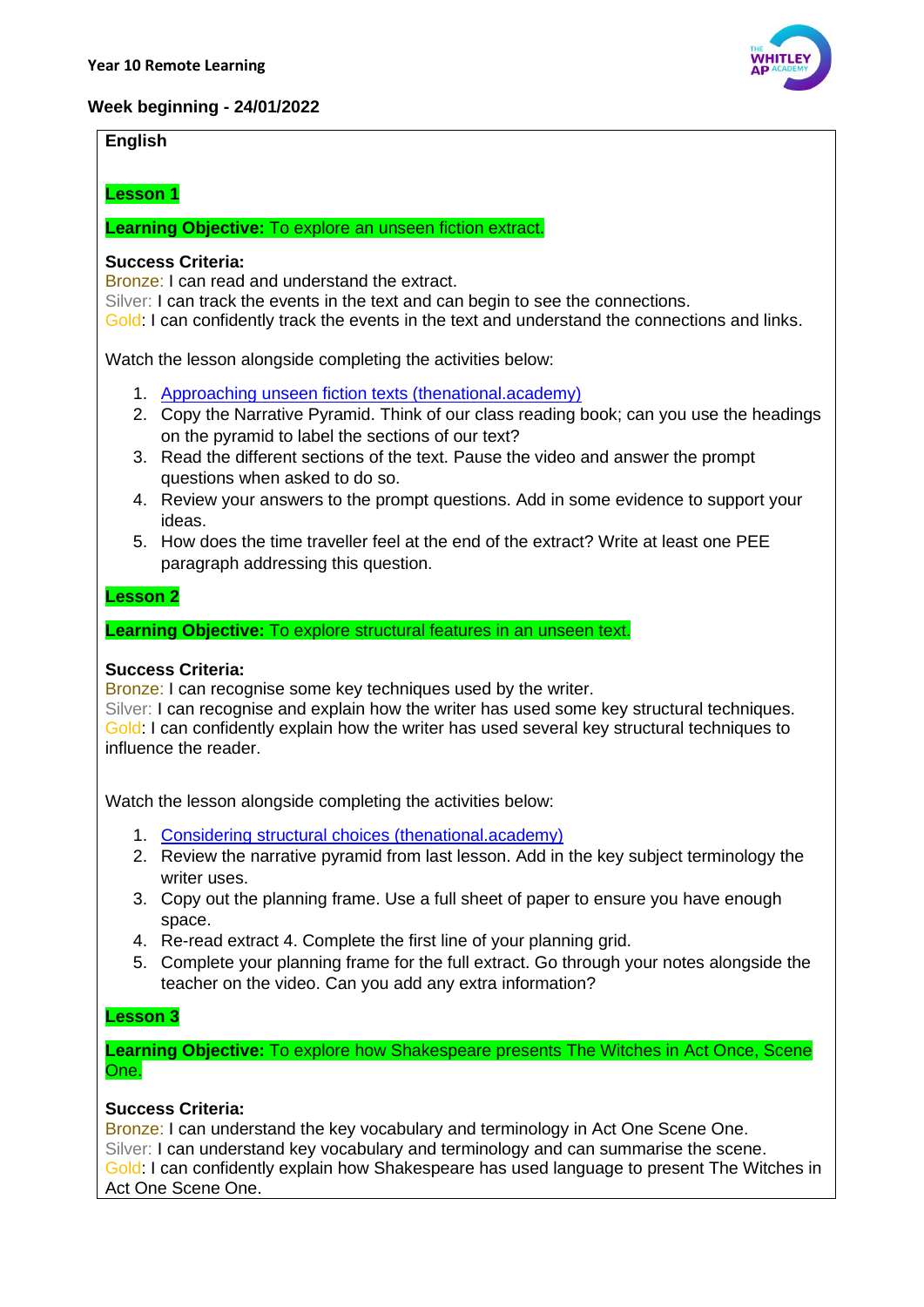

Watch the lesson alongside completing the activities below:

- 1. [The Witches \(thenational.academy\)](https://classroom.thenational.academy/lessons/the-witches-65h3ed?activity=video&step=2&view=1)
- 2. Write down your two key words for this lesson. Present these as a mindmap and add in any connotations you can think of.
- 3. Apply the key vocabulary choose the correct sentences.
- 4. Read through the context re-cap. Use the glossary to help with any words you are unsure of.
- 5. Read through Act One Scene One. Listen to the explanation on the video and use the glossary to help with any words you are unsure of.
- 6. Answer the four questions. Write in full sentences and try to include quotes from the play to support your ideas.

#### **Maths**

# **Lesson One**

**Learning Objective:** Understand how to convert percentages to fractions and decimals.

#### **Success Criteria:**

Gold: Students will be able to convert percentages to fractions and decimals. Silver: Students will be able to convert percentages to one of fractions or decimals. Bronze: Students will be able to demonstrate percentages on a number line.

Complete lessons 1-3 on the link below. The videos will show you how to present percentages on a number line, convert fractions to percentages and finally, convert fractions to percentages. This will act as a refresher for you as we covered this in the first half term. Please complete the three lessons and complete the small written tasks in between.

<https://classroom.thenational.academy/units/percentages-d6a2>

# **Lesson Two**

**Learning Objective:** Understand how to increase an amount by a given percentage.

# **Success Criteria:**

Gold: Students will be able to increase and decrease an amount by a given multiplier. Silver: Students will be able to increase an amount by a given percentage. Bronze: Students will be able to calculate a percentage of an amount.

Take a look at the videos titled Lessons 4-7. Watch through the videos and complete the tasks set. Remember, that  $1.0 = 100\%$ ,  $0.1 = 10\%$  and  $0.01 = 1\%$ . Lesson One provides you with a strong basis to apply the skills in these tasks. The videos should take around forty minutes with small tasks. If you wish to continue your learning, please take a look at the remaining videos in this section and complete the small tasks set. There is also the possibility to take an end of unit test. If you manage to complete that please take a screenshot of your progress.

The link is the same as above for Lesson Two:

<https://classroom.thenational.academy/units/percentages-d6a2>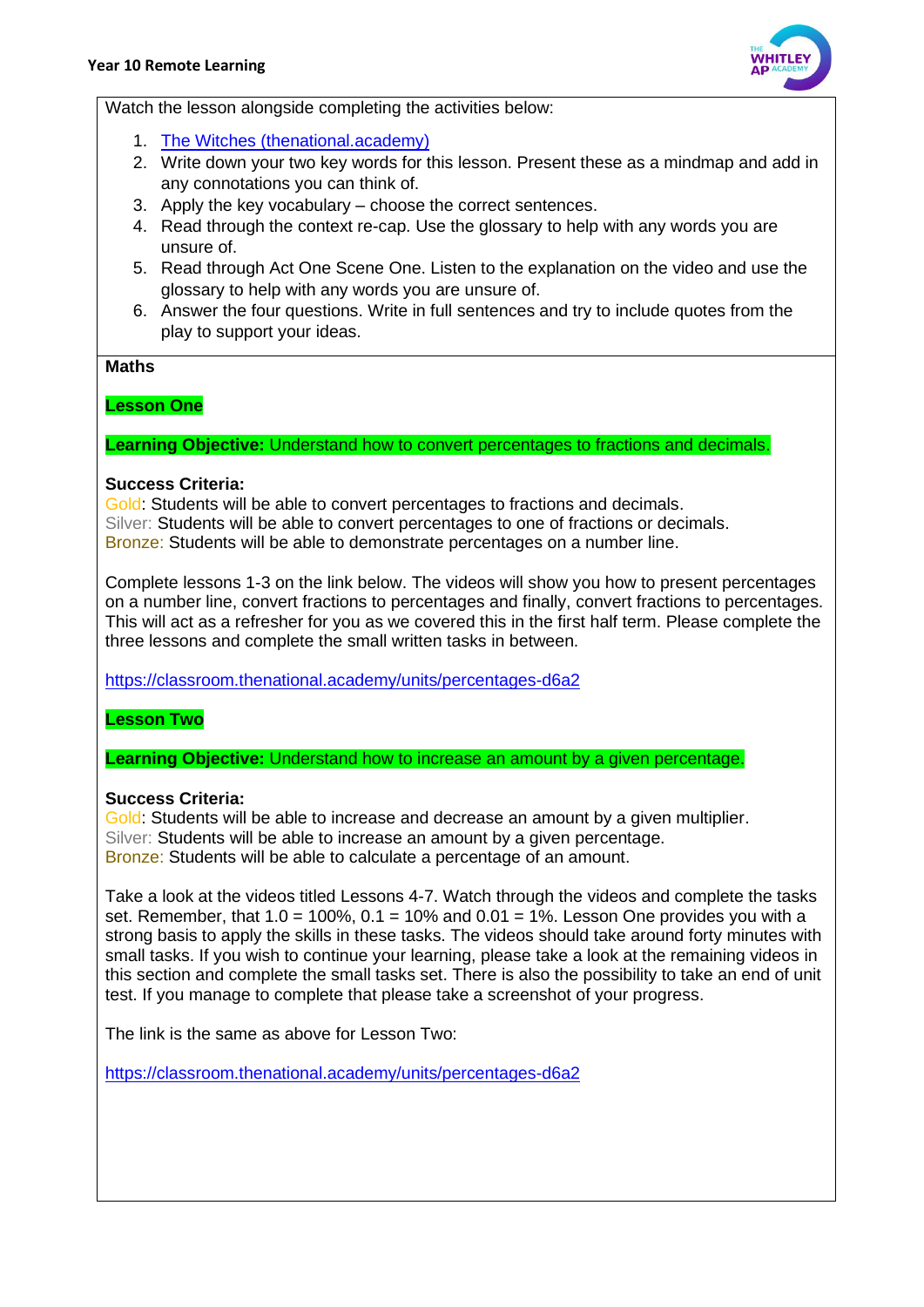

#### **Lesson Three**

# **Learning Objective:** Understand how to collect and simplify algebraic terms.

### **Success Criteria:**

Gold: Some students will be able to collect like terms, simplify and expand a bracket. Silver: Some students will be able to collect like terms and simply. Bronze: Some students will be able to collect like terms.

The lesson content last for just over twenty-seven minutes, however, there are written tasks for you to complete and an end of unit assessment too. You should be able to complete all tasks set if you have attended this half term. We have covered this topic in depth. Remember to always look at the symbol to the left when you are collecting terms. Should you complete this task, please take a look at the website and complete tasks on expanding brackets and factorising. Again, this is a recall activity for our half-term assessment this week,

Please find the link below:

<https://classroom.thenational.academy/units/collecting-like-terms-simplifying-59b1>

#### **Science**

**Lesson 1 - The Solar System**

**Learning Objective:** To understand how the solar system was formed.

# **Success Criteria:**

Bronze: To describe the solar system. Silver: To explain how the solar system was formed. Gold: To explain for the sun maintains balance.

In this lesson, we will be introduced to the components of our solar system. We will also discuss the physics that led to its formation and how our sun maintains its balance. <https://classroom.thenational.academy/lessons/solar-system-6dh36r> Answer the questions when prompted by the video and complete all worksheets.

Lesson 2 - Orbits

**Learning Objective:** To describe orbits.

# **Success Criteria:**

Bronze: To know what an orbit is Silver: To describe the factors that affect the orbit Gold: To calculate orbits using examples

In this lesson we will explore the factors that affect an orbit, using objects in our solar system to demonstrate.

<https://classroom.thenational.academy/lessons/orbits-cmv6ad>

Answer the questions when prompted by the video and complete all worksheets.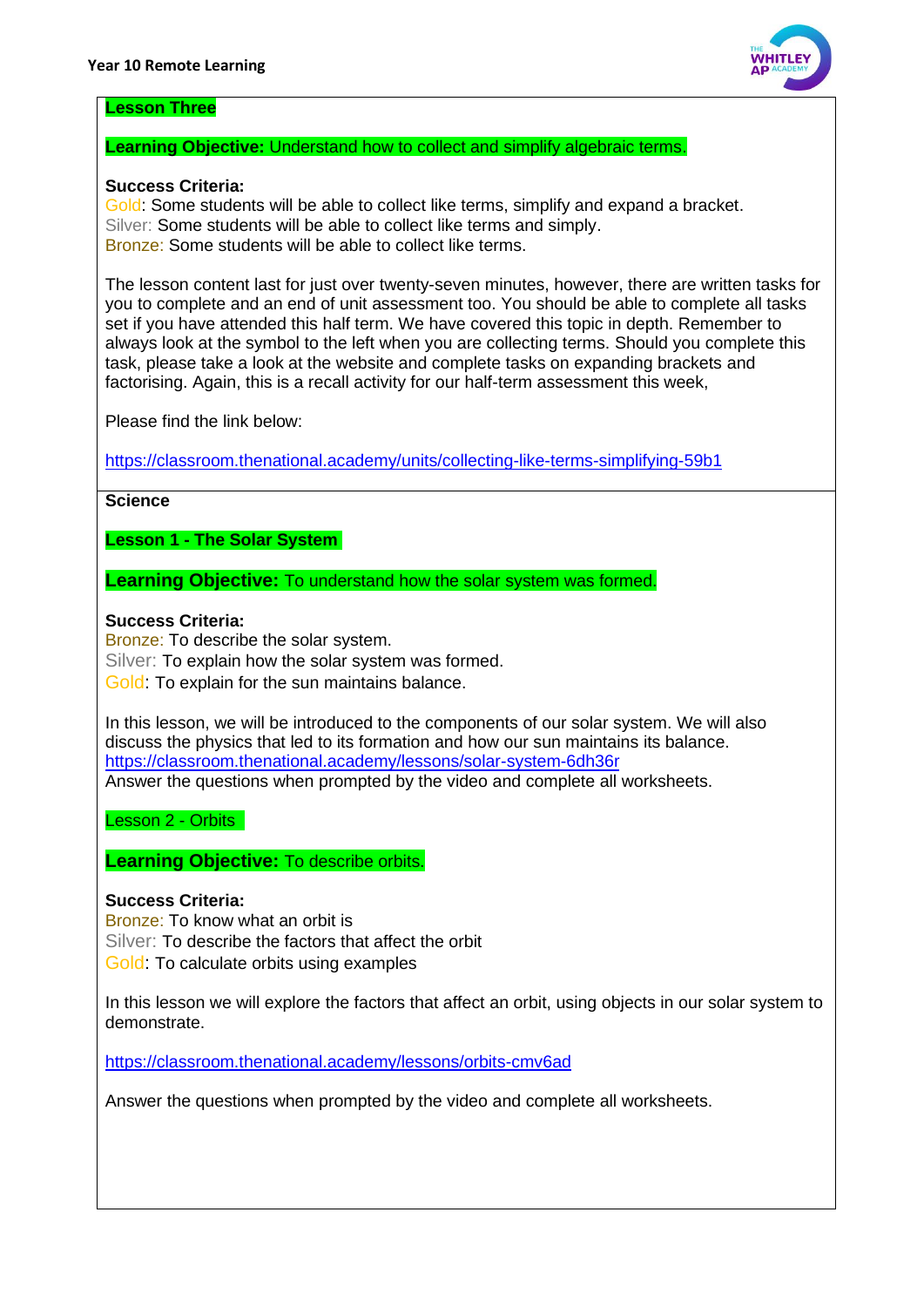# **PE**

**Lesson One**

**Learning Objective:** To be able to create a rule and regulations sheet for Handball.

# **Success Criteria:**

Bronze: Create a basic rule and regulations sheet with rules for attack and defence. Silver: Create a rule and regulations sheet detailing what is allowed and not allowed in attacking play.

Gold: Create a rule and regulations sheet detailing what is allowed and not allowed in attacking and defensive play.

# **Useful links:**

Rules and Regulations of Handball – England Handball Resource: <https://www.englandhandball.com/uploads/2018-EH-Handball-Basics-PDFcompressed.pdf>

Explanation of the Basic Rules and Regulations of Handball: <https://www.youtube.com/watch?v=69Ap8WsenXc>

International Handball Game: <https://www.youtube.com/watch?v=OHxxRiFTL9g>

# **Task:**

Using the above links and resources, the objective is to create a rules and regulations information poster for Handball to be used in school.

For Bronze the rules and regulations poster should include basic rules and regulations such as:

- Number of players on a team.
- How to score.
- How much a score is worth.
- How to play.
- How long a game lasts.

For Silver the rules and regulations poster should include what is allowed in attacking play. For example:

- Only allowed three steps when on the ball.
- Cannot enter the goal area.

For Gold the rules and regulations poster should include what is allowed in attacking play and what is allowed in defensive play. For example:

Attack:

- Only allowed three steps when on the ball.
- Cannot enter the goal area.

Defence:

- Minimal contact on the attackers.
- Can only return possession through interception, loose ball, or foul.

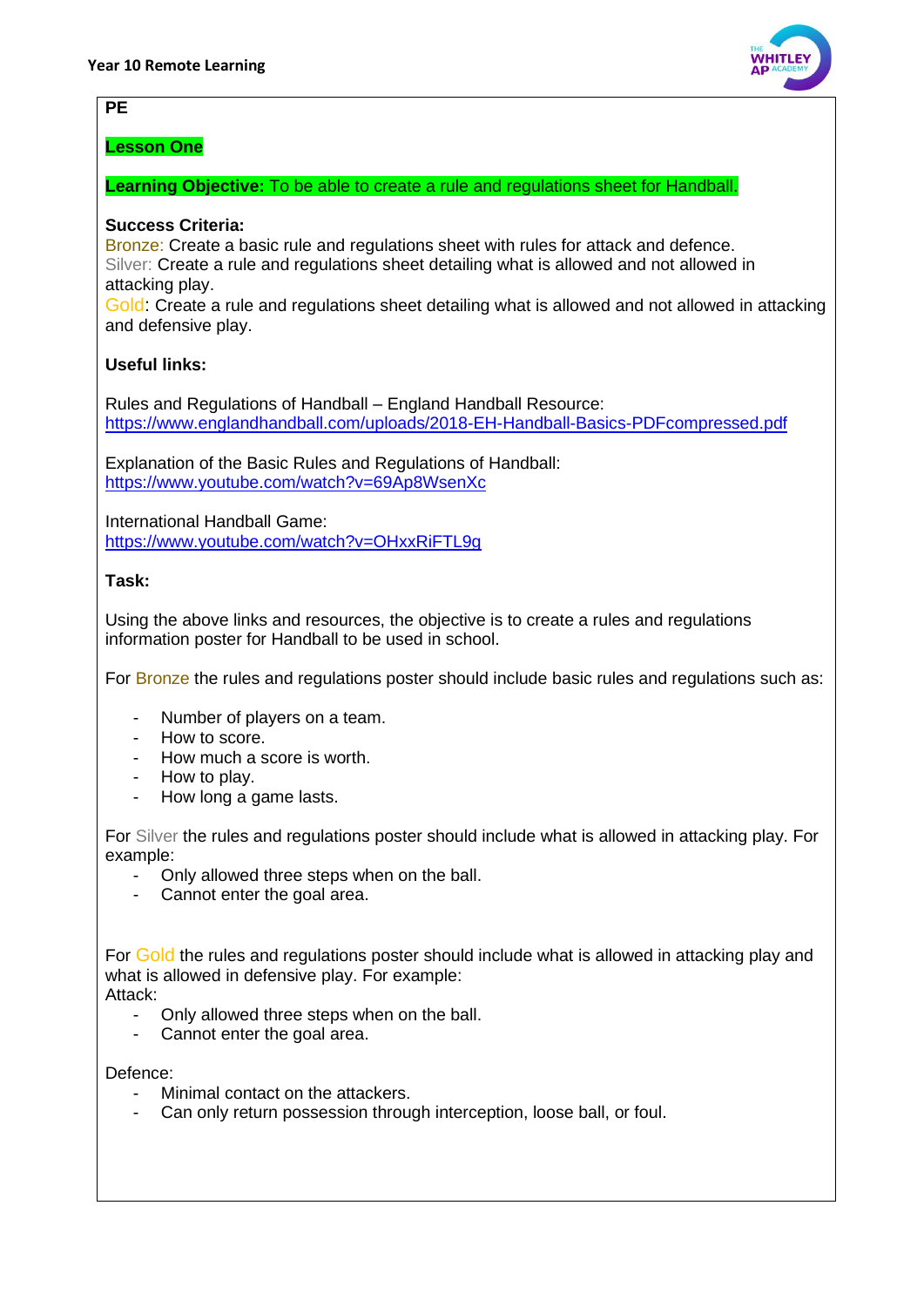

#### **Lesson 2**

# **Learning Objective:** To be able to create a skill sheet for Handball.

# **Success Criteria:**

Bronze: Create a basic skill sheet for one skill used in Handball Silver: Create a skill sheet for two skills used in Handball Gold: Create a skill sheet for three skills used in Handball

# **Useful links:**

KS3 specific teaching resource for Handball skills: <https://www.englandhandball.com/uploads/KS3-handball---Year-8compressed.pdf>

Teaching resource for Handball skills: [https://www.englandhandball.com/uploads/KS4%20handball%20resource%202updated](https://www.englandhandball.com/uploads/KS4%20handball%20resource%202updated-ilovepdf-compressed%20(1).pdf)[ilovepdf-compressed%20\(1\).pdf](https://www.englandhandball.com/uploads/KS4%20handball%20resource%202updated-ilovepdf-compressed%20(1).pdf)

International Handball Game: <https://www.youtube.com/watch?v=OHxxRiFTL9g>

#### **Task:**

Using the above links and resources, the objective is to create a skill sheet to be used in school detailing how to perform specific skills used in Handball.

For Bronze the skill sheet should focus on one skill used in Handball giving basic information of the skill. For example:

- What is the skill
- When this skill will be used
- Coaching points to perform the skill

For Silver the skill sheet should focus on two skills used in Handball giving basic information of the skill. For example:

- What are the skills
- When these skills will be used
- Coaching points to perform these skills

For Gold: the skill sheet should focus on three skills used in Handball giving basic information of the skill. For example:

- What are the skills
- When these skills will be used
- Coaching points to perform these skills

**RE**

To follow on from the work we had been studying in RE about the true meaning of Christmas and the incarnation of God, we would like you to access the links below, watch the videos about the incarnation of God and the life of Jesus and complete the work on paper, if you have it.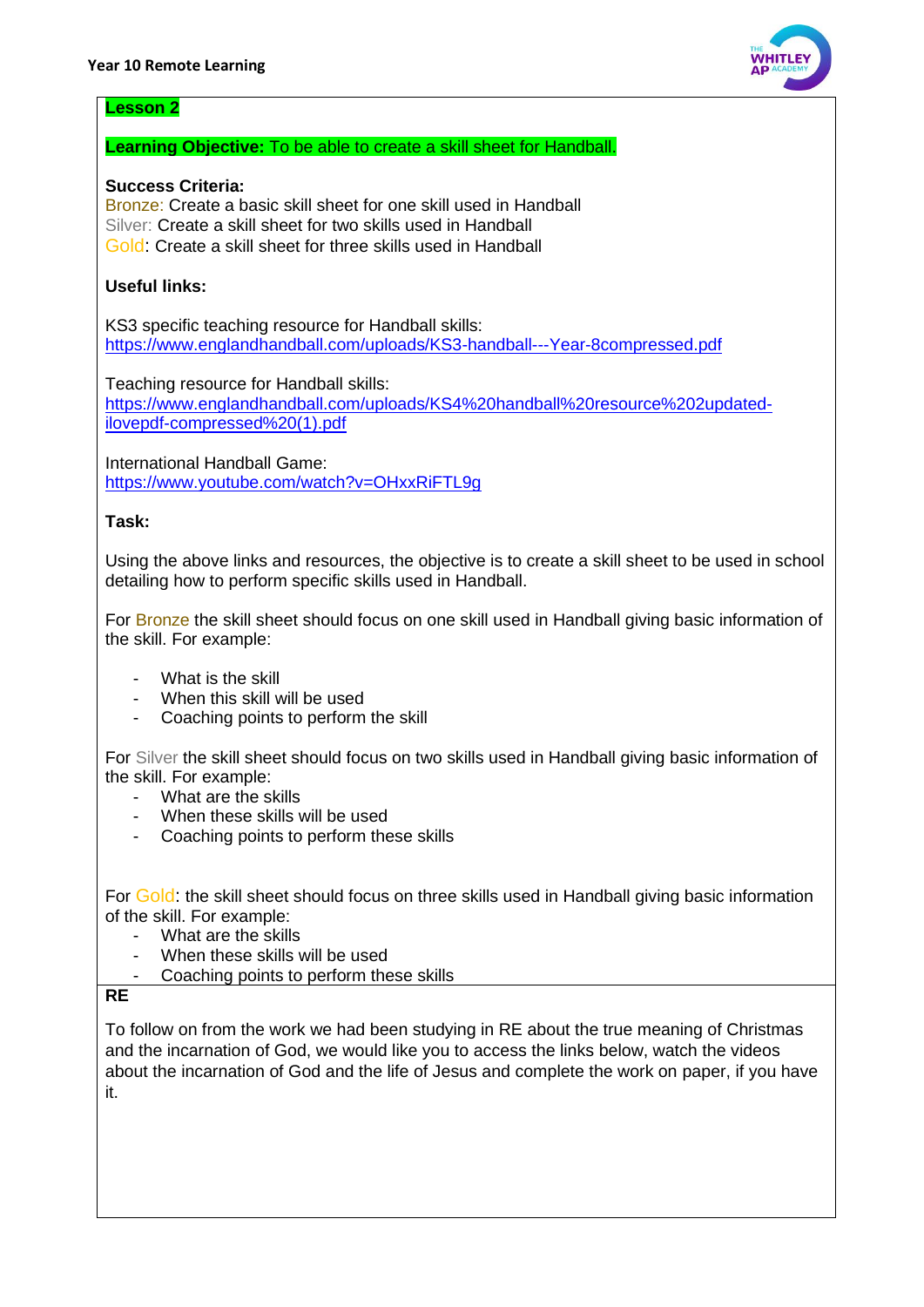

# **Lesson 1 - The incarnation of God**

#### **Learning Objective:** To understand the significance of the incarnation of God.

#### **Success Criteria:**

Bronze: I understand the meaning of the word 'incarnation'.

Silver: I understand the meaning of the word 'incarnation' and the story of Jesus' birth. Gold: I understand the meaning of the word 'incarnation', the story of Jesus' birth and the influences the incarnation has on Christians.

[https://classroom.thenational.academy/lessons/the-incarnation-and-jesus-as-the-son-of-god](https://classroom.thenational.academy/lessons/the-incarnation-and-jesus-as-the-son-of-god-ctk3ar?activity=video&step=2&view=1)[ctk3ar?activity=video&step=2&view=1](https://classroom.thenational.academy/lessons/the-incarnation-and-jesus-as-the-son-of-god-ctk3ar?activity=video&step=2&view=1)

# **Personal Growth and Wellbeing**

To follow on from the work we have been completing about in Unit 1: Improving Physical Health and Wellbeing, Miss Stringer would like you to access the link below, watch the video about drugs and alcohol and complete the work on paper, if you have it.

**Please note, this warning applies for all of the following lessons:**

This lesson deals with aspects of drugs education. If this is sensitive to you, you might wish to consult a trusted adult before completing it, or have a trusted adult nearby.

**Lesson 1 - Recreational drug use**

**Learning Objective:** To understand the impact of recreational drug use.

# **Success Criteria:**

Bronze: To identify recreational drug types and its status in the law. Silver: To identify recreational drug types, its status in the law and the general health risks. Gold: To identify recreational drug types, its status in the law and the general health risks and social implications of using these drugs.

[https://classroom.thenational.academy/lessons/recreational-drug-use-](https://classroom.thenational.academy/lessons/recreational-drug-use-6ngker?activity=video&step=2&view=1)[6ngker?activity=video&step=2&view=1](https://classroom.thenational.academy/lessons/recreational-drug-use-6ngker?activity=video&step=2&view=1) 

**Lesson 2 - Cannabis and Ecstasy** 

**Learning Objective:** To understand the health effects of using cannabis and ecstasy.

# **Success Criteria:**

Bronze: I understand the definitions of key vocabulary

Silver: I understand the definitions of key vocabulary and the effects of these drugs Gold: I understand the definitions of key vocabulary and the effects and risks of using these drugs

<https://classroom.thenational.academy/lessons/cannabismarijuana-and-ecstasy-ctk32e>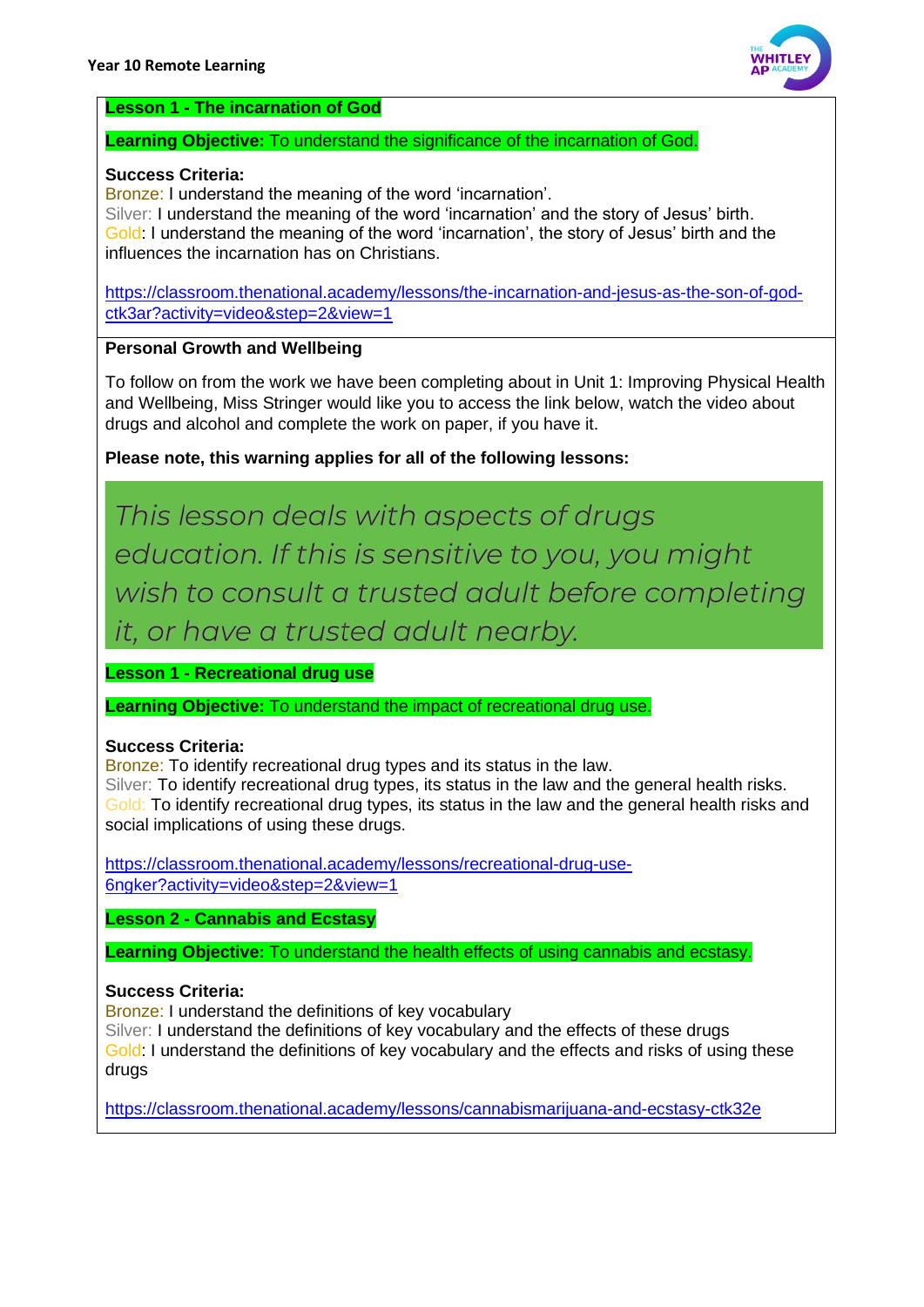

### **Computing**

**Learning Objective:** To understand the difference between cybersecurity and network security.

# **Success Criteria:**

Bronze: I can explain what cybersecurity is. Silver: I can explain what network security is. Gold: I can explain the difference between cybersecurity and network security.

In this lesson, we will explore the difference between cybersecurity and network security and understand that although networks are wonderful inventions, they can make an organisation vulnerable to attack. 

<https://classroom.thenational.academy/lessons/the-cost-of-cybercrime-6gvkcr>

**Learning Objective:** To understand non-automated cybercrime.

# **Success Criteria:**

Bronze: I can explain what non-automated cybercrime is. Silver: I can identify forms of non-automated cybercrime. Gold: I can describe different forms of non-automated attack in the context of cybersecurity.

In this lesson, we will distinguish between non-automated and automated cybercrime. We will be introduced to the idea that humans are the weakest link in the security chain before exploring different types of social engineering.

<https://classroom.thenational.academy/lessons/non-automated-cybercrime-ctk3gc>

**Learning Objective:** To understand automated cybercrime.

# **Success Criteria:**

Bronze: I can explain what automated cybercrime is.

Silver: I can identify forms of automated cybercrime.

Gold: I can describe different forms of automated attack in the context of cybersecurity.

In this lesson, we will explore terms and techniques related to automated cybercrime and the vulnerabilities of a network or software that can make companies or individuals vulnerable to such attacks.

<https://classroom.thenational.academy/lessons/automated-cybercrime-6xh64c>

# **Public Services**

**Lesson 1**

**Learning Objective:** To be able to describe the main types of communication used by the public services.

#### **Success Criteria:**

Bronze: Complete descriptions for the different types of communication used by public servants.

Silver: Complete descriptions for the different types of communication used by public servants and complete case study tasks.

Gold: Complete descriptions for the different types of communication used by public servants, complete case study tasks, then answer all consolidate questions.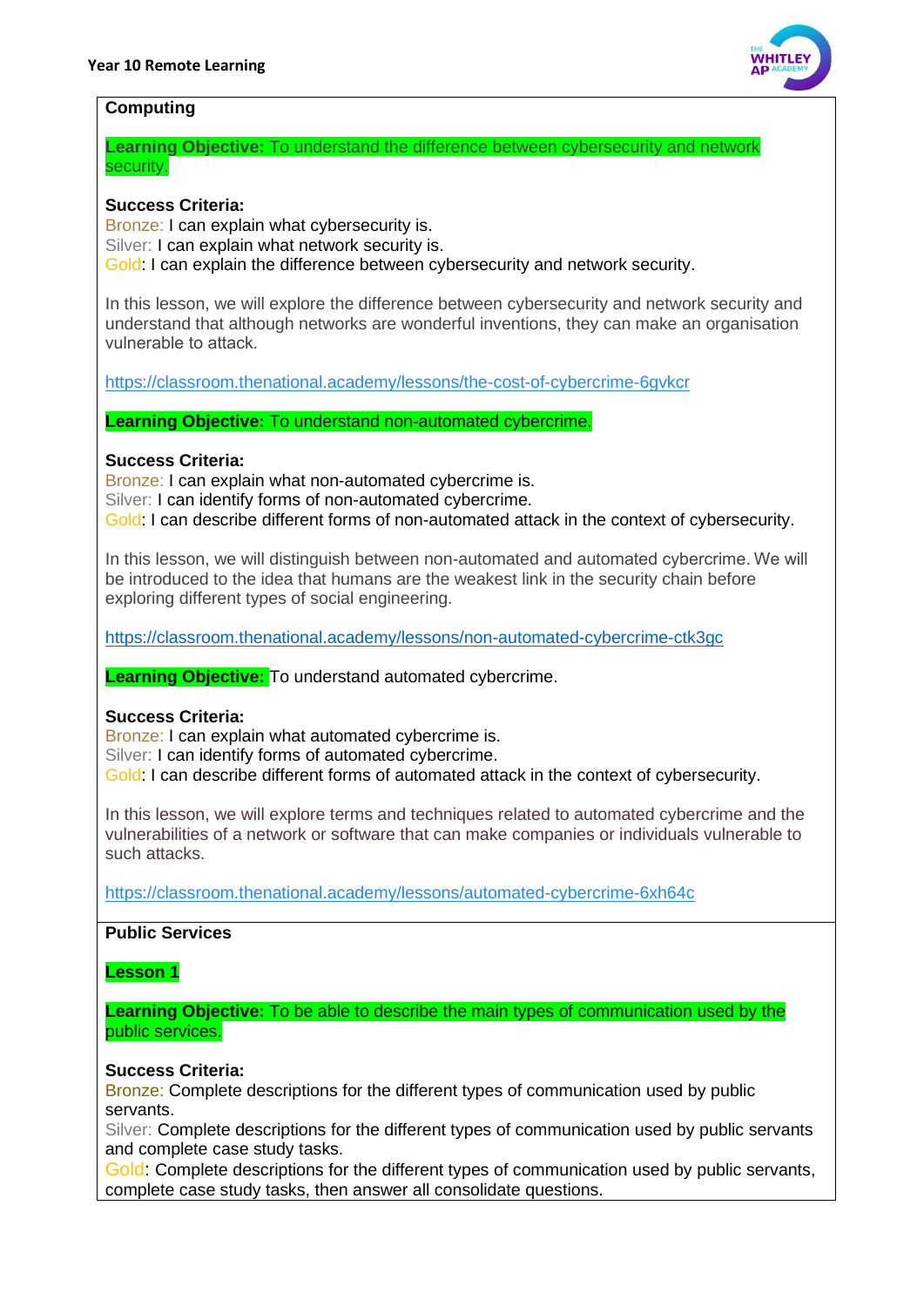

# **Useful links:**

Types of communication used by firefighters – video case study: <https://www.bbc.co.uk/iplayer/episode/m000wpnz/yorkshire-firefighters-series-1-episode-1>

Types of communication used by police – video case study: <https://www.youtube.com/watch?v=CGNFeFENBnU>

# **Task:**

Using the above links and the Learning Outcome 1.1 worksheet and PowerPoint, the objective is to describe and explain the main types of communication used by public servants in their day-to-day activities.

For Bronze learners will describe and define the different types of communication used by public servants.

For Silver learners will complete descriptions for the different types of communication used by public servants and complete case study tasks

For Gold learners will complete descriptions for the different types of communication used by public servants, complete case study tasks, then answer all consolidate questions.

**Learning Outcome 1.1 – Describe using examples, the main types of communication used by the public services**

# **Connect:**

What is communication?

\_\_\_\_\_\_\_\_\_\_\_\_\_\_\_\_\_\_\_\_\_\_\_\_\_\_\_\_\_\_\_\_\_\_\_\_\_\_\_\_\_\_\_\_\_\_\_\_\_\_\_\_\_\_\_\_\_\_\_\_\_\_\_\_\_\_\_\_\_\_\_\_\_\_\_\_ \_\_\_\_\_\_\_\_\_\_\_\_\_\_\_\_\_\_\_\_\_\_\_\_\_\_\_\_\_\_\_\_\_\_\_\_\_\_\_\_\_\_\_\_\_\_\_\_\_\_\_\_\_\_\_\_\_\_\_\_\_\_\_\_\_\_\_\_\_\_\_\_\_\_\_\_ \_\_\_\_\_\_\_\_\_\_\_\_\_\_\_\_\_\_\_\_\_\_\_\_\_\_\_\_\_\_\_\_\_\_\_\_\_\_\_\_\_\_\_\_\_\_\_\_\_\_\_\_\_\_\_\_\_\_\_\_\_\_\_\_\_\_\_\_\_\_\_\_\_\_\_\_ \_\_\_\_\_\_\_\_\_\_\_\_\_\_\_\_\_\_\_\_\_\_\_\_\_\_\_\_\_\_\_\_\_\_\_\_\_\_\_\_\_\_\_\_\_\_\_\_\_\_\_\_\_\_\_\_\_\_\_\_\_\_\_\_\_\_\_\_\_\_\_\_\_\_\_\_ \_\_\_\_\_\_\_\_\_\_\_\_\_\_\_\_\_\_\_\_\_\_\_\_\_\_\_\_\_\_\_\_\_\_\_\_\_\_\_\_\_\_\_\_\_\_\_\_\_\_\_\_\_\_\_\_\_\_\_\_\_\_\_\_\_\_\_\_\_\_\_\_\_\_\_\_

**Definition:**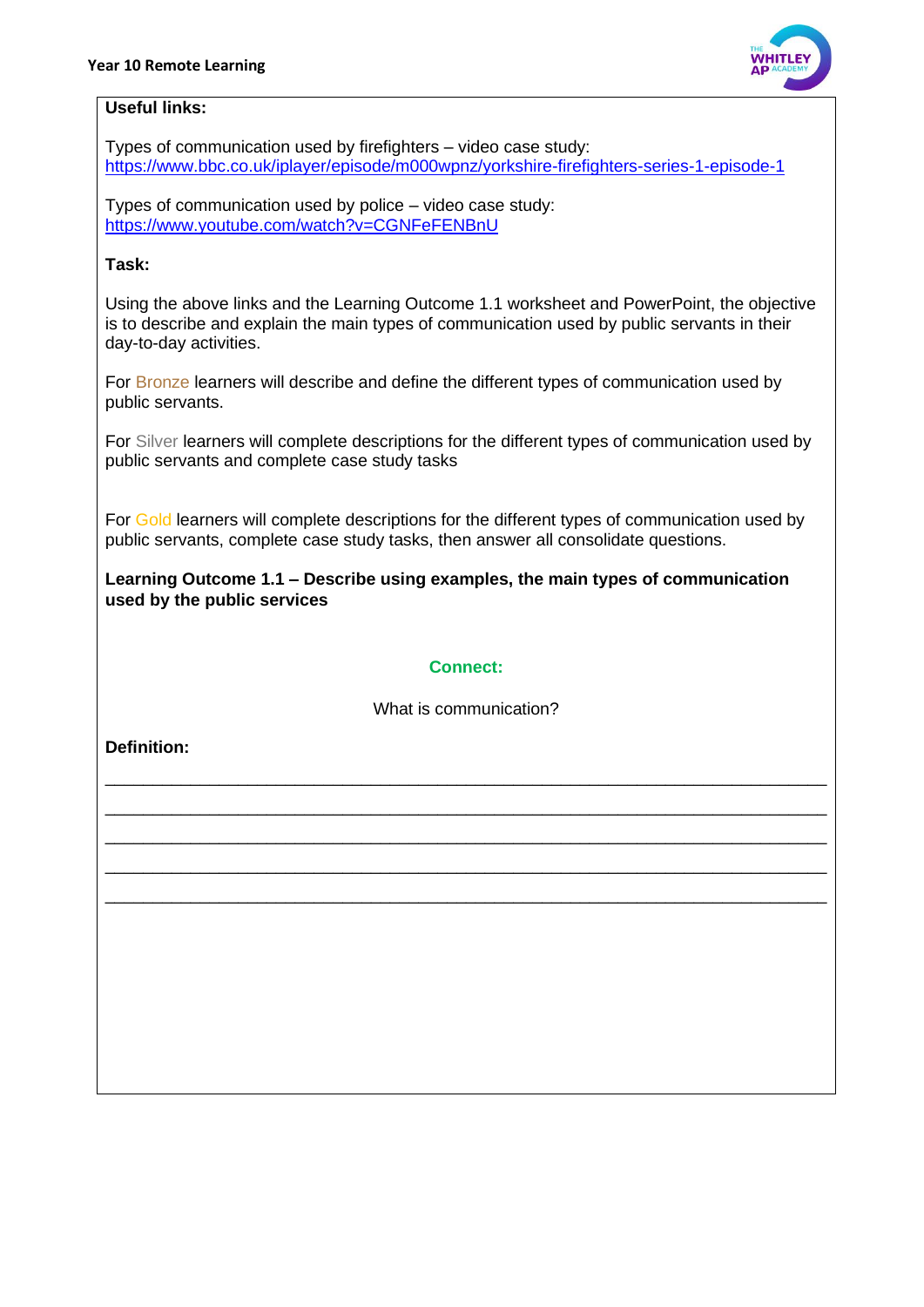

#### **Task:**

List as many different forms of communication you can using the spider diagram below



# **Types of communication:**

When communicating, public servants need to be highly skilled at using and applying communication skills in five broad groups:

| 1                      |                                                                                                                     |  |  |
|------------------------|---------------------------------------------------------------------------------------------------------------------|--|--|
| 2.                     |                                                                                                                     |  |  |
| 3.                     | <u> 1980 - John Stein, Amerikaansk politiker (* 1900)</u>                                                           |  |  |
| 4.                     | <u> 1989 - John Stein, september 1989 - John Stein, september 1989 - John Stein, september 1989 - John Stein, s</u> |  |  |
| 5.                     |                                                                                                                     |  |  |
|                        |                                                                                                                     |  |  |
| <b>Speaking Skills</b> |                                                                                                                     |  |  |
| Description:           |                                                                                                                     |  |  |
|                        |                                                                                                                     |  |  |
|                        |                                                                                                                     |  |  |
|                        |                                                                                                                     |  |  |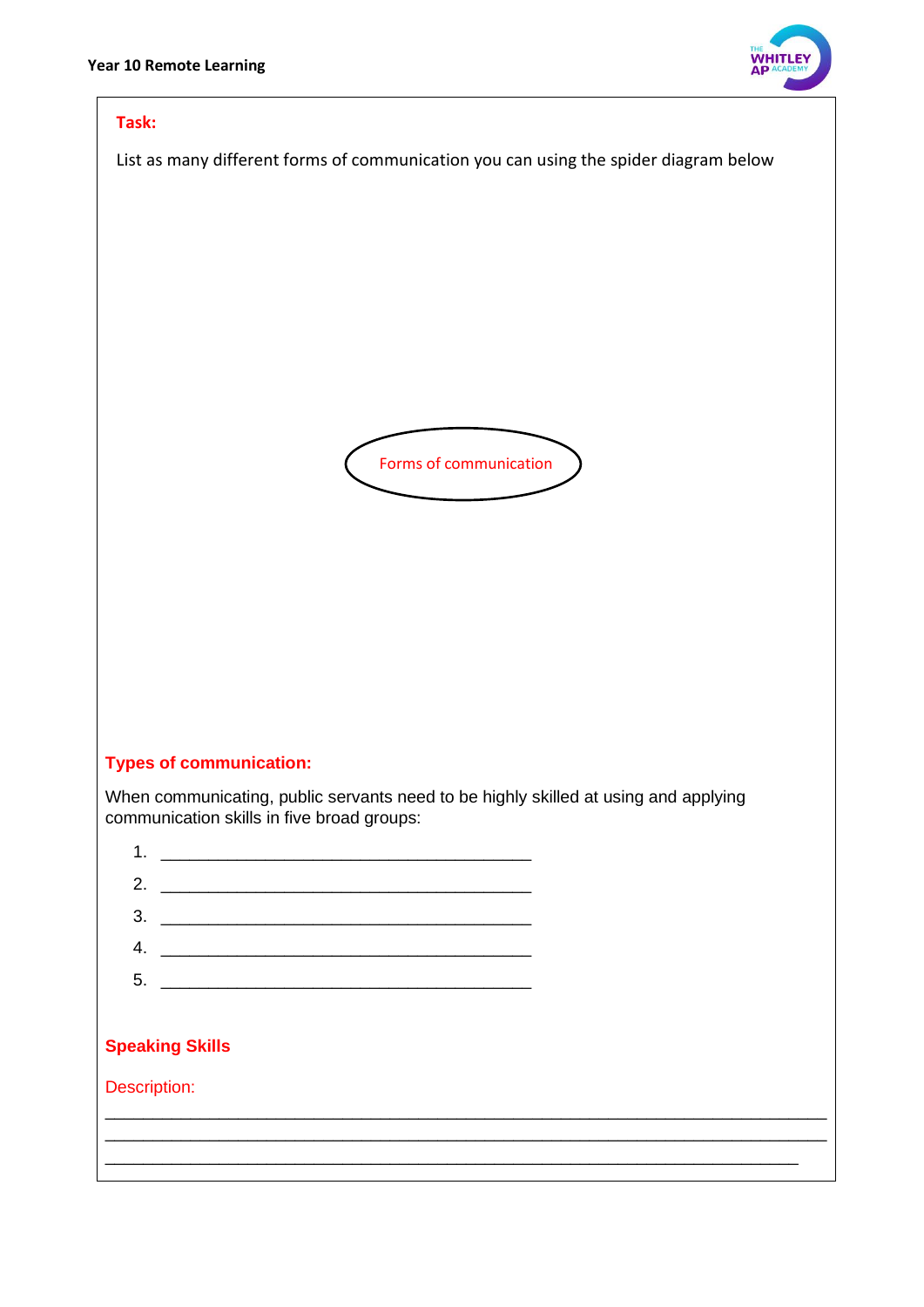

| <b>Pitch and Pace:</b>                                                                                                                                                                     |
|--------------------------------------------------------------------------------------------------------------------------------------------------------------------------------------------|
|                                                                                                                                                                                            |
|                                                                                                                                                                                            |
| Tone:                                                                                                                                                                                      |
|                                                                                                                                                                                            |
|                                                                                                                                                                                            |
|                                                                                                                                                                                            |
| <b>Case study:</b>                                                                                                                                                                         |
|                                                                                                                                                                                            |
| Hannah is a 999-call handler. She is on the phone with a person whose father is having a heart<br>attack. Hannah needs to give instructions to the person while paramedics are on the way. |
| 1. Why would Hannah NOT want to have a really fast pace when she is speaking?                                                                                                              |
|                                                                                                                                                                                            |
| 2. Why would Hannah's tone of voice want to be calm when dealing with the call?                                                                                                            |
|                                                                                                                                                                                            |
|                                                                                                                                                                                            |
|                                                                                                                                                                                            |
|                                                                                                                                                                                            |
| <b>Listening Skills</b>                                                                                                                                                                    |
| Description:                                                                                                                                                                               |
|                                                                                                                                                                                            |
|                                                                                                                                                                                            |
|                                                                                                                                                                                            |
|                                                                                                                                                                                            |
| Being attentive:                                                                                                                                                                           |
|                                                                                                                                                                                            |
|                                                                                                                                                                                            |
|                                                                                                                                                                                            |
| <b>Making notes:</b>                                                                                                                                                                       |
|                                                                                                                                                                                            |
|                                                                                                                                                                                            |
|                                                                                                                                                                                            |
|                                                                                                                                                                                            |
|                                                                                                                                                                                            |
|                                                                                                                                                                                            |
|                                                                                                                                                                                            |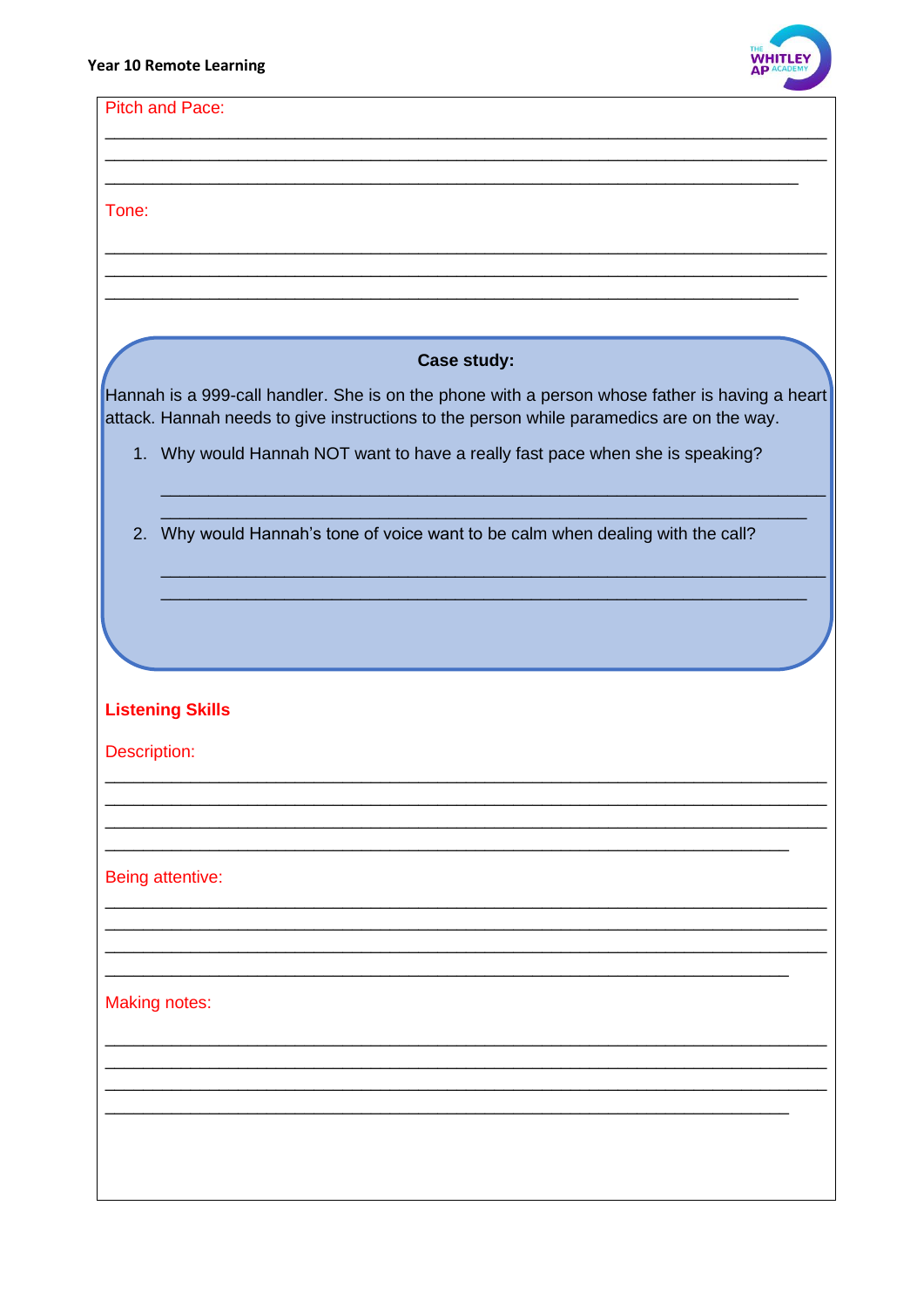

Asking appropriate questions:

# **Case study:**

Carl is a housing officer for his local authority. He is in a meeting with someone who is applying for social housing. Carl regularly interrupts the person who is speaking to him with inappropriate questions and comments on the persons financial situation. Once the meeting is over Carl cannot remember all the important details from the persons application.

- 1. How do you think the person felt when speaking to Carl? Why?
- 2. Recommend two listening skills which might have helped Carl remember the important details from his meeting?

# **Non-verbal Skills**

Description:

**Body Language:** 

**Gestures and facial expressions:** 

Appropriate eye contact: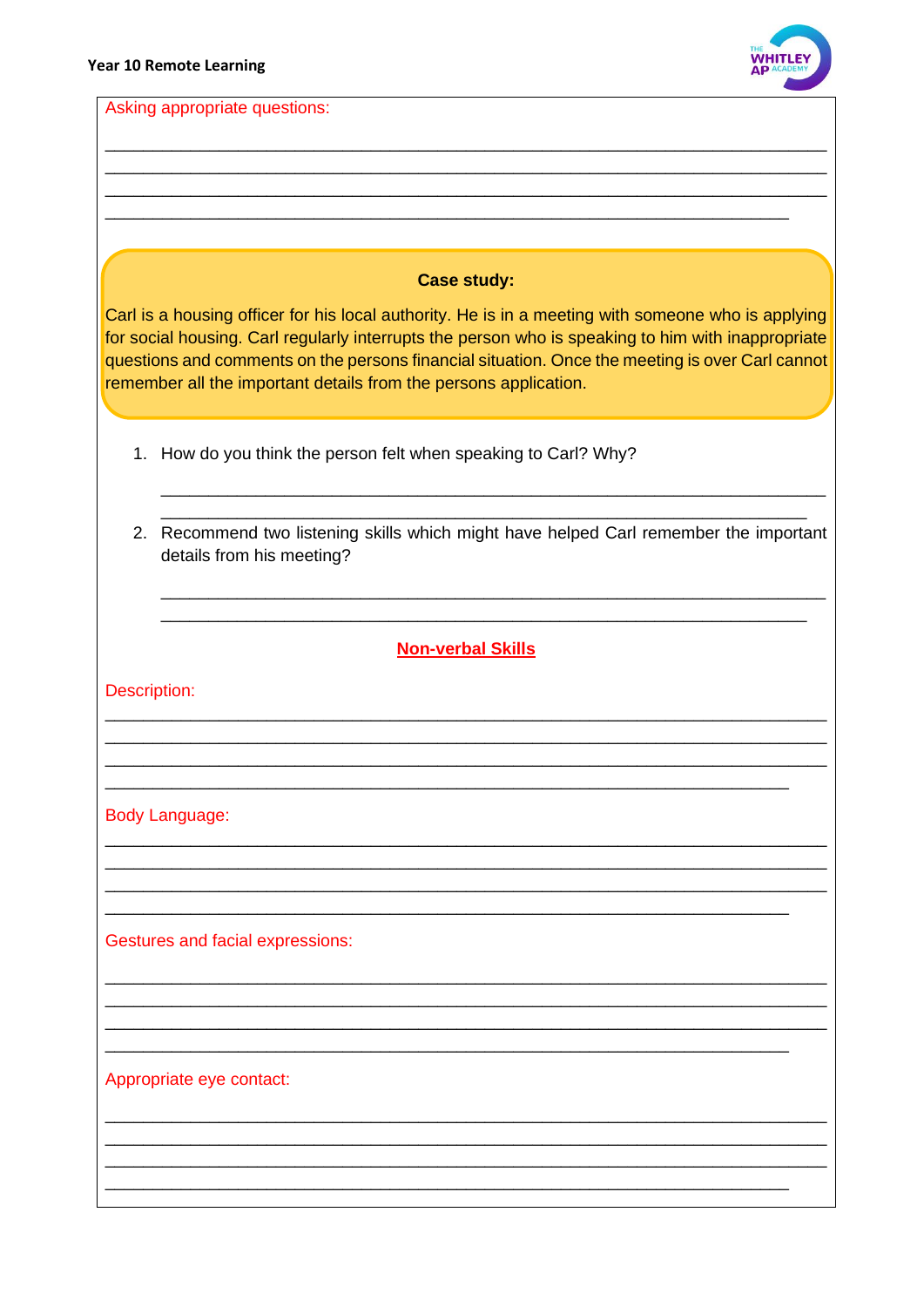

#### **Case study:**

Mark is a secondary school History teacher. While teaching a year 10 lesson he notices that most of the class is not listening to what he is saying, causing him to become frustrated and storm out of the class.

1. How does Mark know the class are not listening to him when he is speaking? Explain your answer below describing what body language and other cues the students might be displaying

\_\_\_\_\_\_\_\_\_\_\_\_\_\_\_\_\_\_\_\_\_\_\_\_\_\_\_\_\_\_\_\_\_\_\_\_\_\_\_\_\_\_\_\_\_\_\_\_\_\_\_\_\_\_\_\_\_\_\_\_\_\_\_

\_\_\_\_\_\_\_\_\_\_\_\_\_\_\_\_\_\_\_\_\_\_\_\_\_\_\_\_\_\_\_\_\_\_\_\_\_\_\_\_\_\_\_\_\_\_\_\_\_\_\_\_\_\_\_\_\_\_\_\_\_\_\_\_\_\_\_\_\_\_ \_\_\_\_\_\_\_\_\_\_\_\_\_\_\_\_\_\_\_\_\_\_\_\_\_\_\_\_\_\_\_\_\_\_\_\_\_\_\_\_\_\_\_\_\_\_\_\_\_\_\_\_\_\_\_\_\_\_\_\_\_\_\_\_\_\_\_\_\_\_ \_\_\_\_\_\_\_\_\_\_\_\_\_\_\_\_\_\_\_\_\_\_\_\_\_\_\_\_\_\_\_\_\_\_\_\_\_\_\_\_\_\_\_\_\_\_\_\_\_\_\_\_\_\_\_\_\_\_\_\_\_\_\_\_\_\_\_\_\_\_ \_\_\_\_\_\_\_\_\_\_\_\_\_\_\_\_\_\_\_\_\_\_\_\_\_\_\_\_\_\_\_\_\_\_\_\_\_\_\_\_\_\_\_\_\_\_\_\_\_\_\_\_\_\_\_\_\_\_\_\_\_\_\_\_\_\_\_\_\_\_ \_\_\_\_\_\_\_\_\_\_\_\_\_\_\_\_\_\_\_\_\_\_\_\_\_\_\_\_\_\_\_\_\_\_\_\_\_\_\_\_\_\_\_\_\_\_\_\_\_\_\_\_\_\_\_\_\_\_\_\_\_\_\_\_\_\_\_\_\_\_ \_\_\_\_\_\_\_\_\_\_\_\_\_\_\_\_\_\_\_\_\_\_\_\_\_\_\_\_\_\_\_\_\_\_\_\_\_\_\_\_\_\_\_\_\_\_\_\_\_\_\_\_\_\_\_\_\_\_\_\_\_\_\_\_\_\_\_\_\_\_

# **Reading Skills**

# Description:

# **Case study:**

\_\_\_\_\_\_\_\_\_\_\_\_\_\_\_\_\_\_\_\_\_\_\_\_\_\_\_\_\_\_\_\_\_\_\_\_\_\_\_\_\_\_\_\_\_\_\_\_\_\_\_\_\_\_\_\_\_\_\_\_\_\_\_\_\_\_\_\_\_\_\_

\_\_\_\_\_\_\_\_\_\_\_\_\_\_\_\_\_\_\_\_\_\_\_\_\_\_\_\_\_\_\_\_\_\_\_\_\_\_\_\_\_\_\_\_\_\_\_\_\_\_\_\_\_\_\_\_\_\_\_\_\_\_\_\_\_\_\_\_\_\_\_\_\_\_\_\_ \_\_\_\_\_\_\_\_\_\_\_\_\_\_\_\_\_\_\_\_\_\_\_\_\_\_\_\_\_\_\_\_\_\_\_\_\_\_\_\_\_\_\_\_\_\_\_\_\_\_\_\_\_\_\_\_\_\_\_\_\_\_\_\_\_\_\_\_\_\_\_\_\_\_\_\_ \_\_\_\_\_\_\_\_\_\_\_\_\_\_\_\_\_\_\_\_\_\_\_\_\_\_\_\_\_\_\_\_\_\_\_\_\_\_\_\_\_\_\_\_\_\_\_\_\_\_\_\_\_\_\_\_\_\_\_\_\_\_\_\_\_\_\_\_\_\_\_\_\_\_\_\_ \_\_\_\_\_\_\_\_\_\_\_\_\_\_\_\_\_\_\_\_\_\_\_\_\_\_\_\_\_\_\_\_\_\_\_\_\_\_\_\_\_\_\_\_\_\_\_\_\_\_\_\_\_\_\_\_\_\_\_\_\_\_\_\_\_\_\_\_\_\_\_\_\_\_\_\_

An accident occurred on the M1 motorway between junctions 28 and 29 southbound at 2pm. The driver of a Vauxhall Astra was seen to pull into the middle lane without indicating, forcing another car to veer into the central reservation. One person suffered a broken arm and was taken to hospital before the police arrived.

Now answer these questions using the answers 'true', 'false' or 'impossible to say'.

Answer

- 1. The accident was on the M1 motorway heading north.
- 2. The driver of the Vauxhall Astra was injured in the crash.
- 3. The central reservation was responsible for the accident.
- 4. The police did not give first aid at the scene.
- 5. The accident happened at 1400 hours.

\_\_\_\_\_\_\_\_\_\_\_\_\_\_\_\_\_\_\_\_\_\_

\_\_\_\_\_\_\_\_\_\_\_\_\_\_\_\_\_\_\_\_\_\_

\_\_\_\_\_\_\_\_\_\_\_\_\_\_\_\_\_\_\_\_\_\_

\_\_\_\_\_\_\_\_\_\_\_\_\_\_\_\_\_\_\_\_\_\_

\_\_\_\_\_\_\_\_\_\_\_\_\_\_\_\_\_\_\_\_\_\_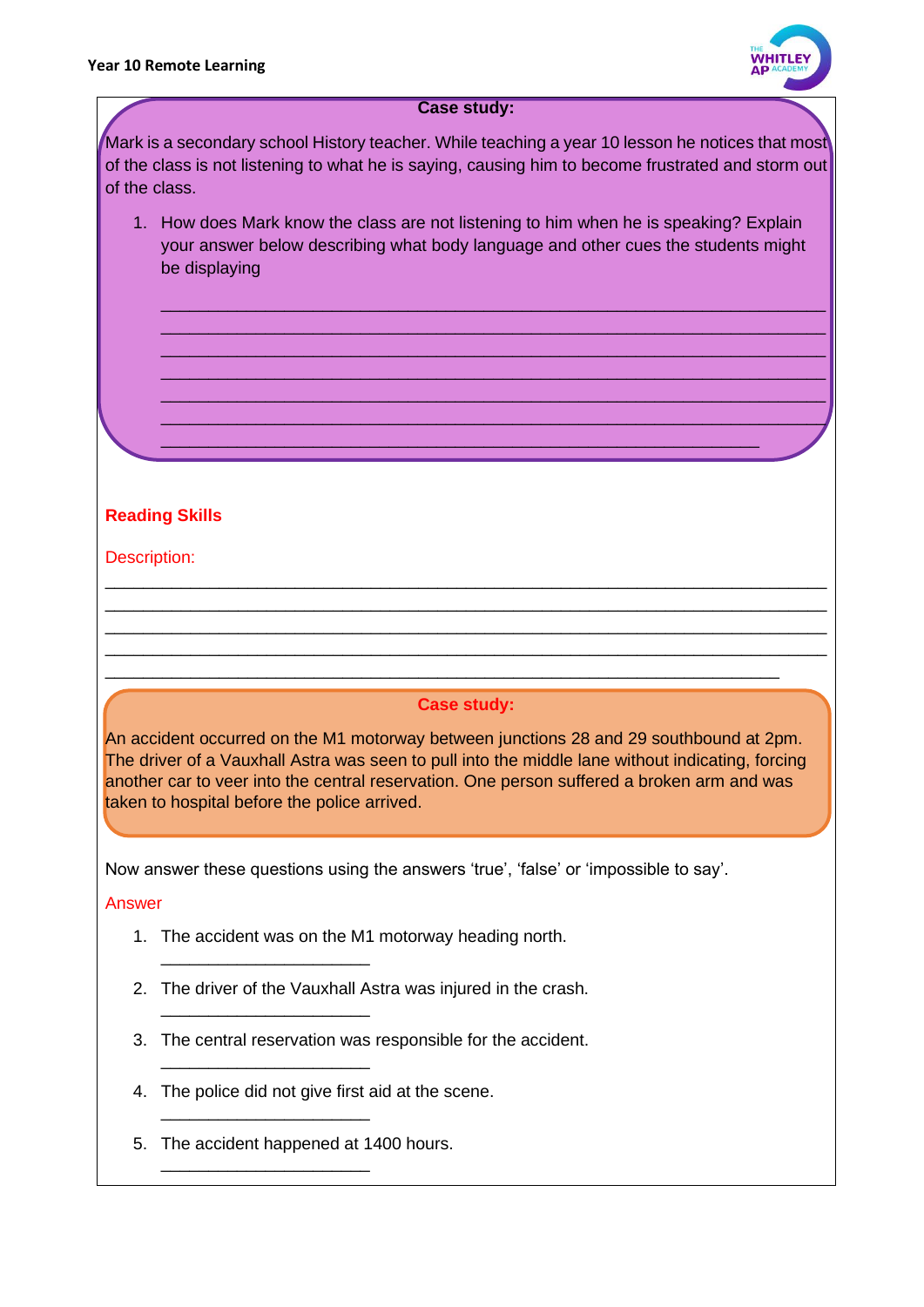

| <b>Writing Skills</b>                                                                         |
|-----------------------------------------------------------------------------------------------|
| Description:                                                                                  |
|                                                                                               |
|                                                                                               |
|                                                                                               |
|                                                                                               |
| Letters:                                                                                      |
|                                                                                               |
|                                                                                               |
|                                                                                               |
|                                                                                               |
| Emails:                                                                                       |
|                                                                                               |
|                                                                                               |
|                                                                                               |
|                                                                                               |
| Texts:                                                                                        |
|                                                                                               |
|                                                                                               |
|                                                                                               |
|                                                                                               |
| <b>Case study:</b>                                                                            |
| You are a local government officer and need to decide the best styles of communication to use |
| when responding to each of the following situations either by 'text', 'email', 'letter'.      |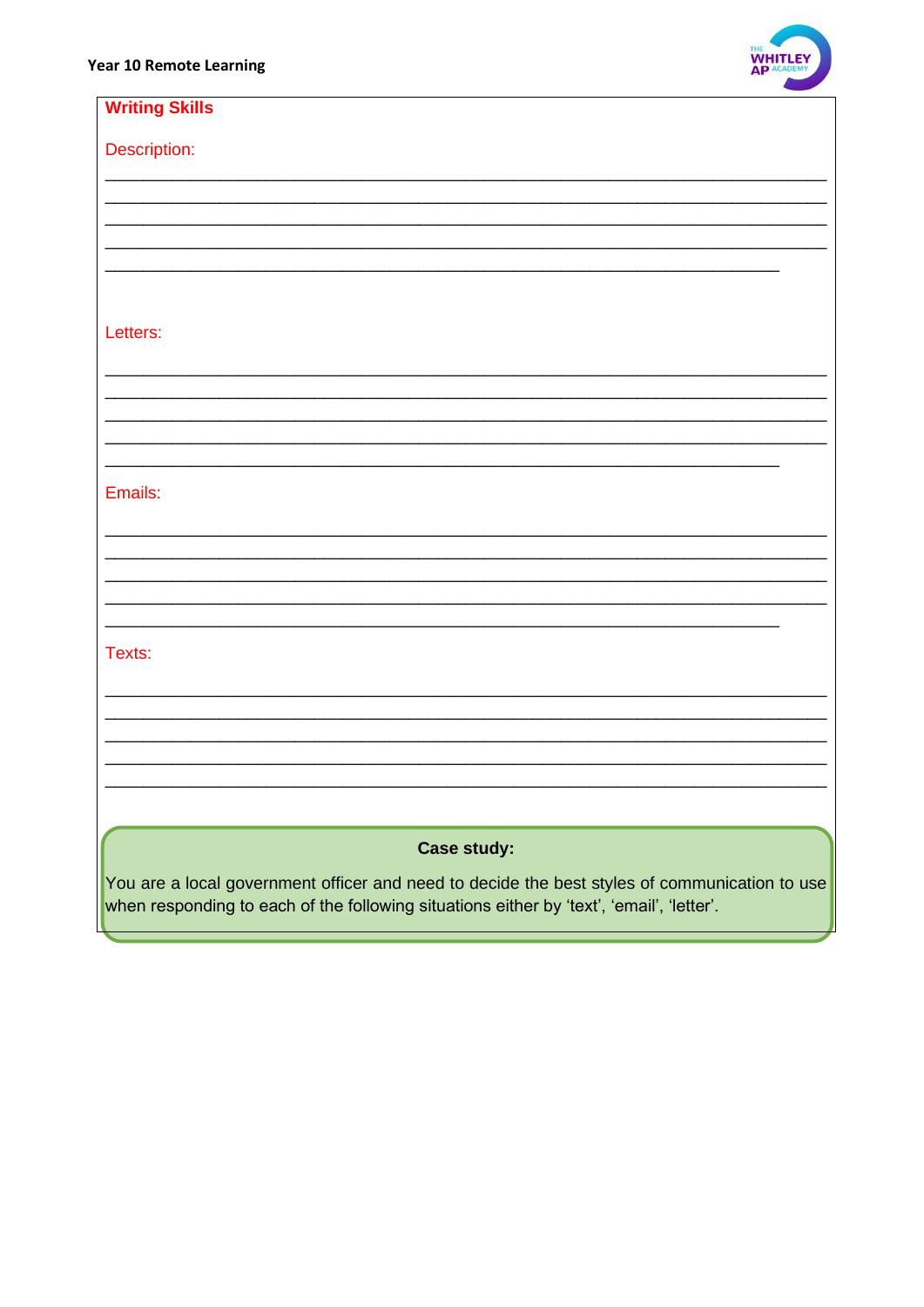# **Year 10 Remote Learning**



|             |                                                                                                               | Answer                                                                                                                |  |
|-------------|---------------------------------------------------------------------------------------------------------------|-----------------------------------------------------------------------------------------------------------------------|--|
|             | 1. A member of the public has made a formal<br>complaint about their bins not being collected for a<br>month. | <u> 1989 - Johann John Stone, markin film e shekara 1989 - Shekara 1989 - Shekara 1989 - Shekara 1989 - Shekara 1</u> |  |
|             | 2. You need to ensure a list of housing repairs reaches<br>the appropriate department.                        |                                                                                                                       |  |
| 3.          | You need to give your line manager a quick update<br>on a budget issue.                                       |                                                                                                                       |  |
|             | 4. A colleague has not turned into work this morning.                                                         |                                                                                                                       |  |
| <b>Task</b> |                                                                                                               |                                                                                                                       |  |
|             | <b>Consolidation Questions</b>                                                                                |                                                                                                                       |  |
|             | Answer the following questions below describing and explaining your answers.                                  |                                                                                                                       |  |
|             | Why is it important that nurses have good reading skills?                                                     |                                                                                                                       |  |
|             |                                                                                                               |                                                                                                                       |  |
|             |                                                                                                               |                                                                                                                       |  |
|             |                                                                                                               |                                                                                                                       |  |
|             |                                                                                                               |                                                                                                                       |  |
|             | Why is tone of voice important to a firefighter?                                                              |                                                                                                                       |  |
|             |                                                                                                               |                                                                                                                       |  |
|             |                                                                                                               |                                                                                                                       |  |
|             |                                                                                                               |                                                                                                                       |  |
|             |                                                                                                               |                                                                                                                       |  |
|             | Why is making notes important to a Police Officer?                                                            |                                                                                                                       |  |
|             |                                                                                                               |                                                                                                                       |  |
|             |                                                                                                               |                                                                                                                       |  |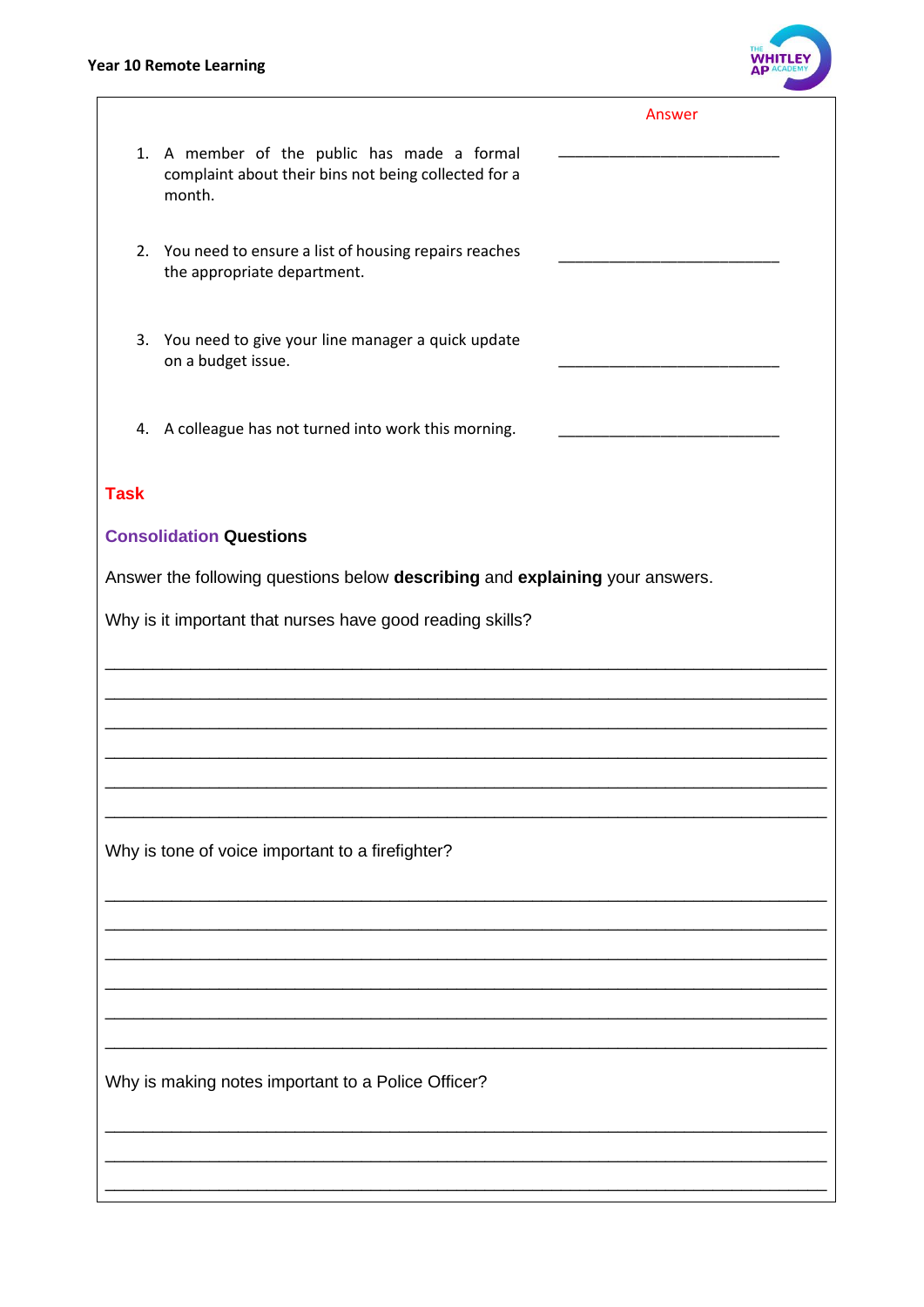

Why is asking appropriate questions important to a social services worker?

|                 | The most useful part of this subject was |                                                          |                                                          |                                                                           |  |
|-----------------|------------------------------------------|----------------------------------------------------------|----------------------------------------------------------|---------------------------------------------------------------------------|--|
| Self-assessment | I am confident that I am able to         | Identify at least three different types of communication | Describe at least three different types of communication | How could you improve your work or further your learning on this subject? |  |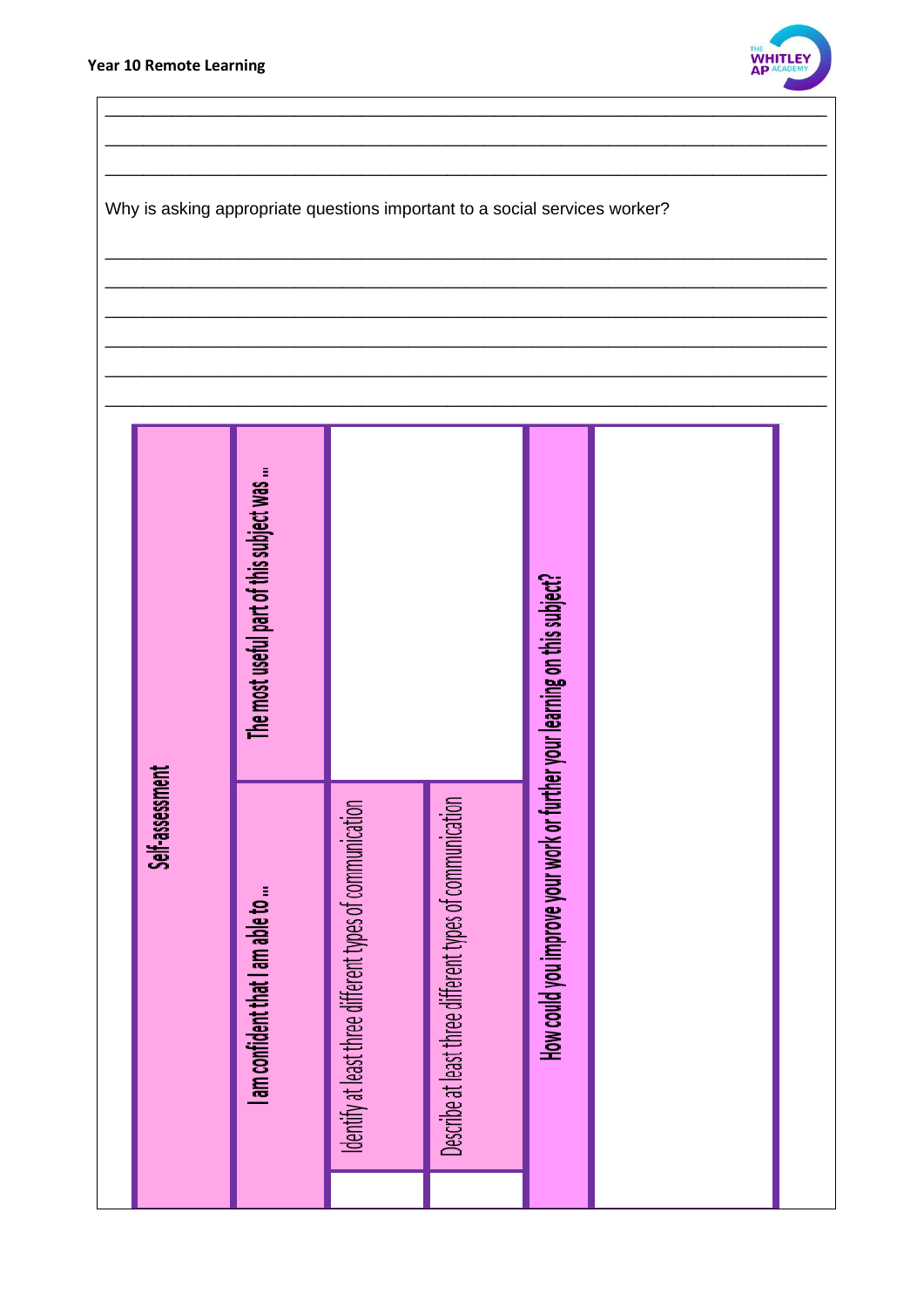

#### **Construction**

**Learning Objective:** To understand materials and their uses in buildings.

# **Success Criteria:**

Bronze: 40% – 70% on the quiz. Silver: 70% - 90% on the quiz. Gold: 90%+ on the quiz.

In this lesson we will investigate iconic designs.

I want you to access The Oak National Academy Link:

[The world of design \(thenational.academy\)](https://classroom.thenational.academy/lessons/the-world-of-design-60r34t)

To further your learning, you can also complete lesson four – Technical drawings.

You are required to answer the four opening questions so you understand what level you are currently working towards, you will the need to watch the lesson and answer the questions in the quiz at the end of the video.

# **Hospitality**

**Learning Objective:** To understand what influences our food choice.

# **Success Criteria:**

Bronze: 40% – 70% on the quiz. Silver: 70% - 90% on the quiz. Gold: 90%+ on the quiz.

In this lesson we will look at several factors that can impact our food decisions.

I want you to access The Oak National Academy Link:

[An introduction to what influences our food choices \(thenational.academy\)](https://classroom.thenational.academy/lessons/an-introduction-to-what-influences-our-food-choices-crtk8c)

To further your learning, you can also complete lesson Two – Recipe Development. The link can be found here:

[Recipe development \(thenational.academy\)](https://classroom.thenational.academy/lessons/recipe-development-71j3gt)

You are required to answer the four opening questions so you understand what level you are currently working towards, you will the need to watch the lesson and answer the questions in the quiz at the end of the video.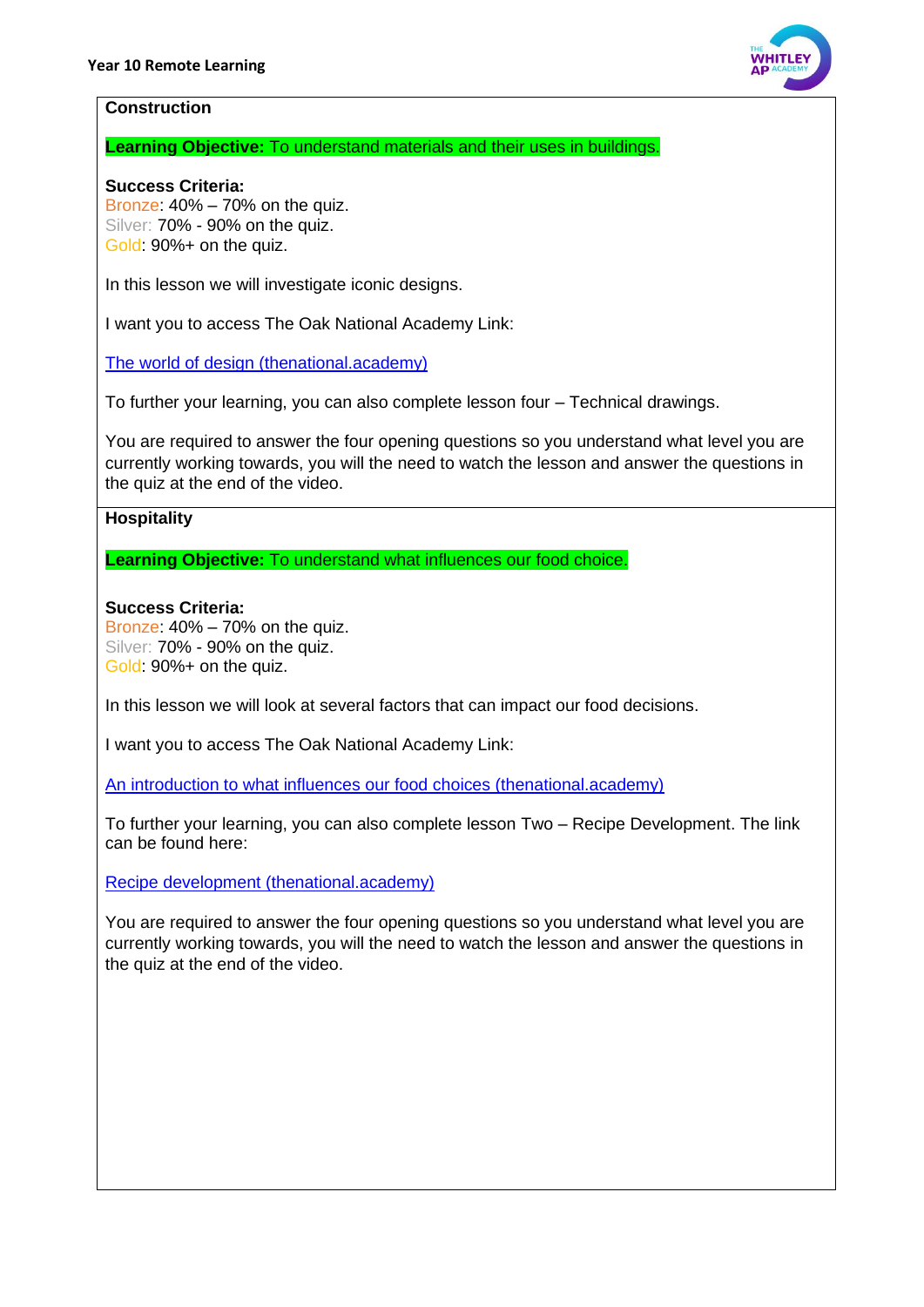

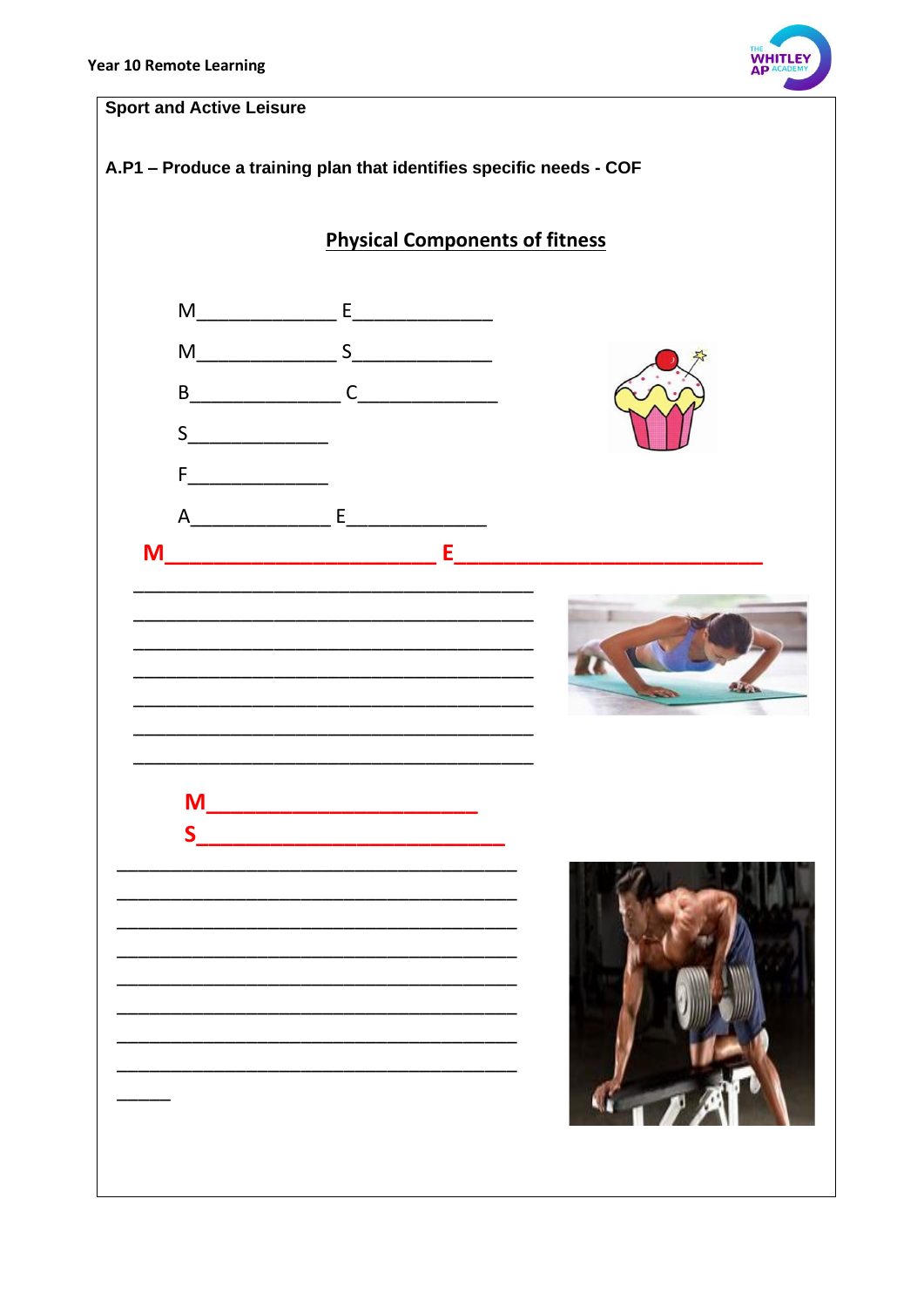

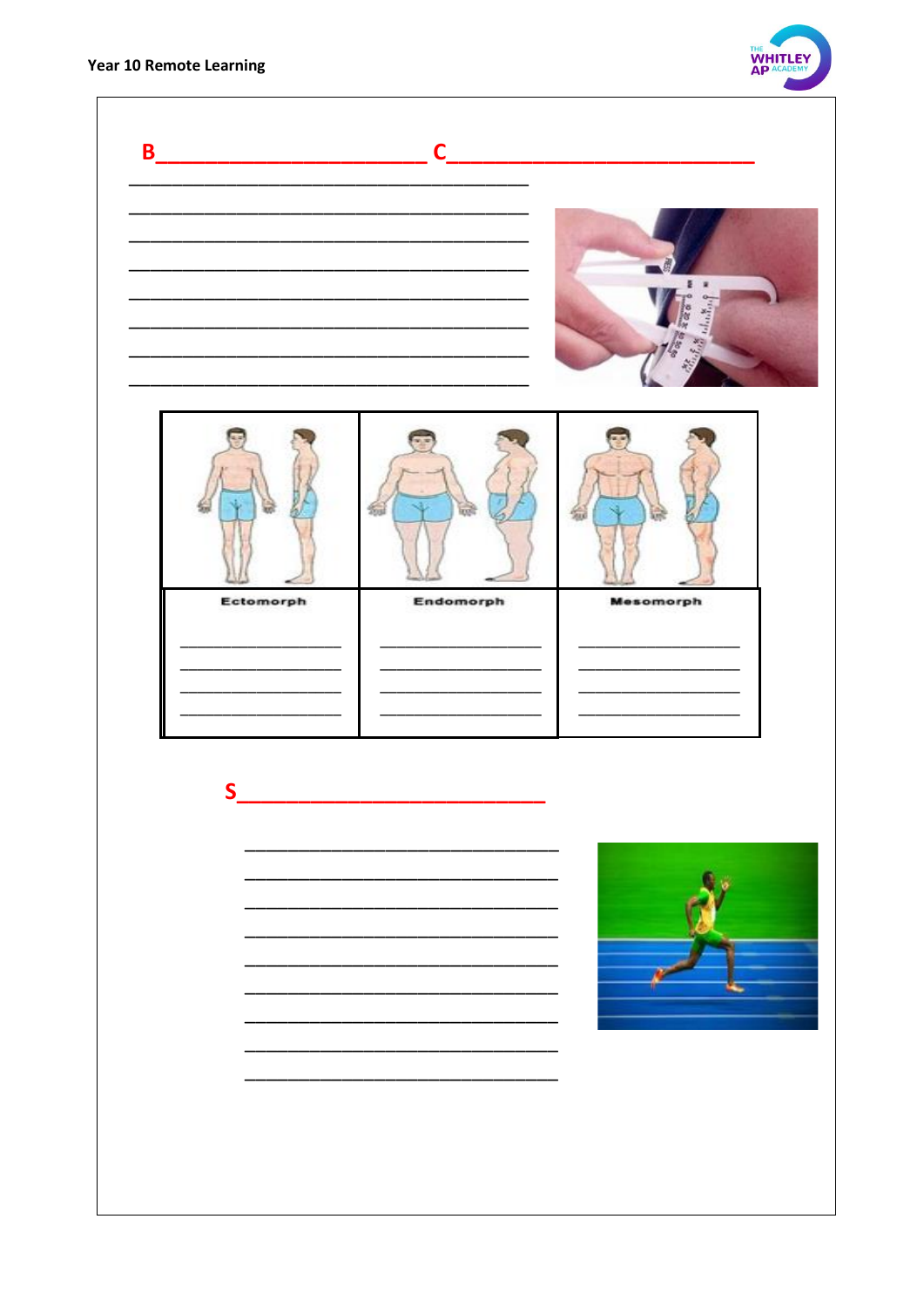**Year 10 Remote Learning** 





Cristiano Ronaldo plays for Manchester United Football Club and is described as one of the world's best footballers. He is an attacking forward who is there to score goals. A football game lasts 90 minutes and in that game, he may cover 6-7 miles by running, jogging, sprinting and walking. He has to beat defenders to get free to shoot at goal and needs to be able to hold off an opponent who is trying to take the ball from him.